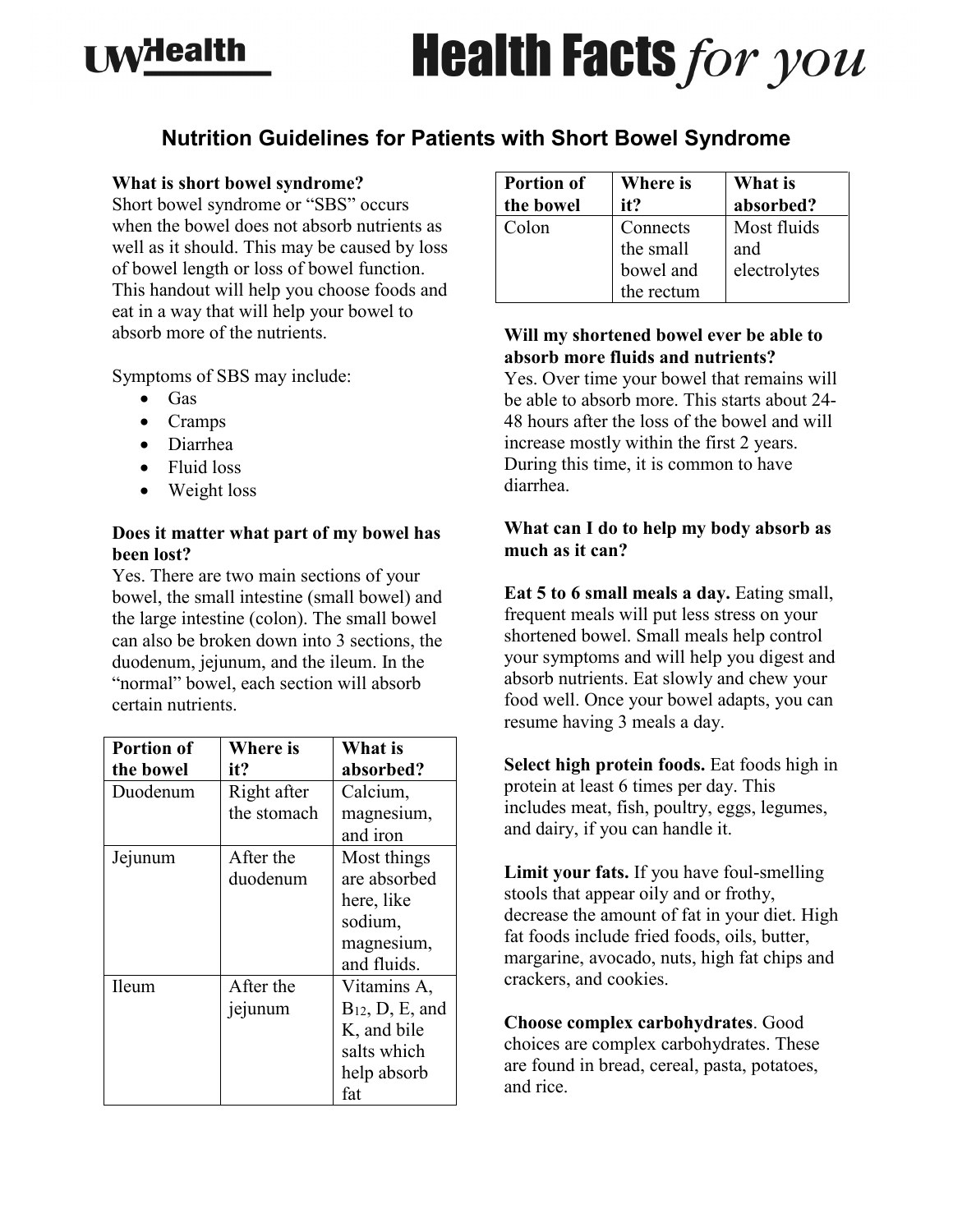Poor choices are foods rich in simple sugars. This includes regular soda, candies, frozen desserts, sugary cereals, 'fruit snacks', and fruit juice.

#### **Include soluble fiber into your diet.**

Soluble fiber may help slow movement through the bowels and result in a more formed stool. Examples would include Metamucil<sup>®</sup>, Benefiber<sup>®</sup> or guar gum, pectin, or foods such as oatmeal, oat bran, barley, and legumes.

Insoluble fibers hold more fluid in the bowel and can increase diarrhea, so you may want to limit them. Examples include bran from grains, woody vegetable stems, fruit and vegetable skins, and seeds.

#### **May need to limit oxalate absorption.**

Oxalate is an organic acid that is found in many foods and made by our bodies when breaking down some foods. Patients sometimes absorb too much oxalate after their ileum is removed. This could lead to too much oxalate in the urine which may form kidney stones.

To reduce the amount of oxalate absorbed:

- Have calcium-rich foods at each meal and snack. Calcium binds to oxalate and helps it to be removed from the body.
- Consume probiotic foods like kefir and yogurt with "live active cultures." These foods help break down oxalate and remove it.
- Eat many types of fruits and vegetables, as tolerated. These provide fuel for good bacteria (probiotics) in your gut, which break down oxalate.

You may need to lower your oxalate intake if you have high urinary oxalate and if increased calcium intake is not taking care

of it. Your registered dietitian can help you create a meal plan.

#### **Use vitamins, minerals, and supplements.**

- Take a daily liquid or chewable multivitamin with iron.
- Take a 500mg calcium supplement (calcium citrate or Tums®) 3 times daily, for a total of 1500mg per day.
- You may need vitamin B12 injections if the last part of your ileum has been removed.
- If you're having a lot of diarrhea your doctor may prescribe a zinc supplement.
- Keep a salt shaker at the table and use it.

#### **Limit fluids at meal time and avoid highsugar drinks.**

- Only drink  $\frac{1}{2}$  cup (4 ounces) of fluid during each meal. Drinking large amounts of fluid pushes food through your bowel faster, giving it less time to digest and absorb nutrients.
- Drink fluids between meals and at least 8 cups (64 ounces) of fluids per day.
- Limit or avoid milk or dairy products if they cause bloating, gas, or diarrhea.
- Avoid high-sugar drinks, such as fruit juices and soda.
- Avoid caffeine and alcohol.
- If you have high stool output you should add extra fluids. Oral rehydration drinks can help maintain fluids and electrolytes in your body. Try Cera-Lyte®, Equalyte®, Rehydralyte®, Drip Drop®, or make your own. Try the recipes on the next page.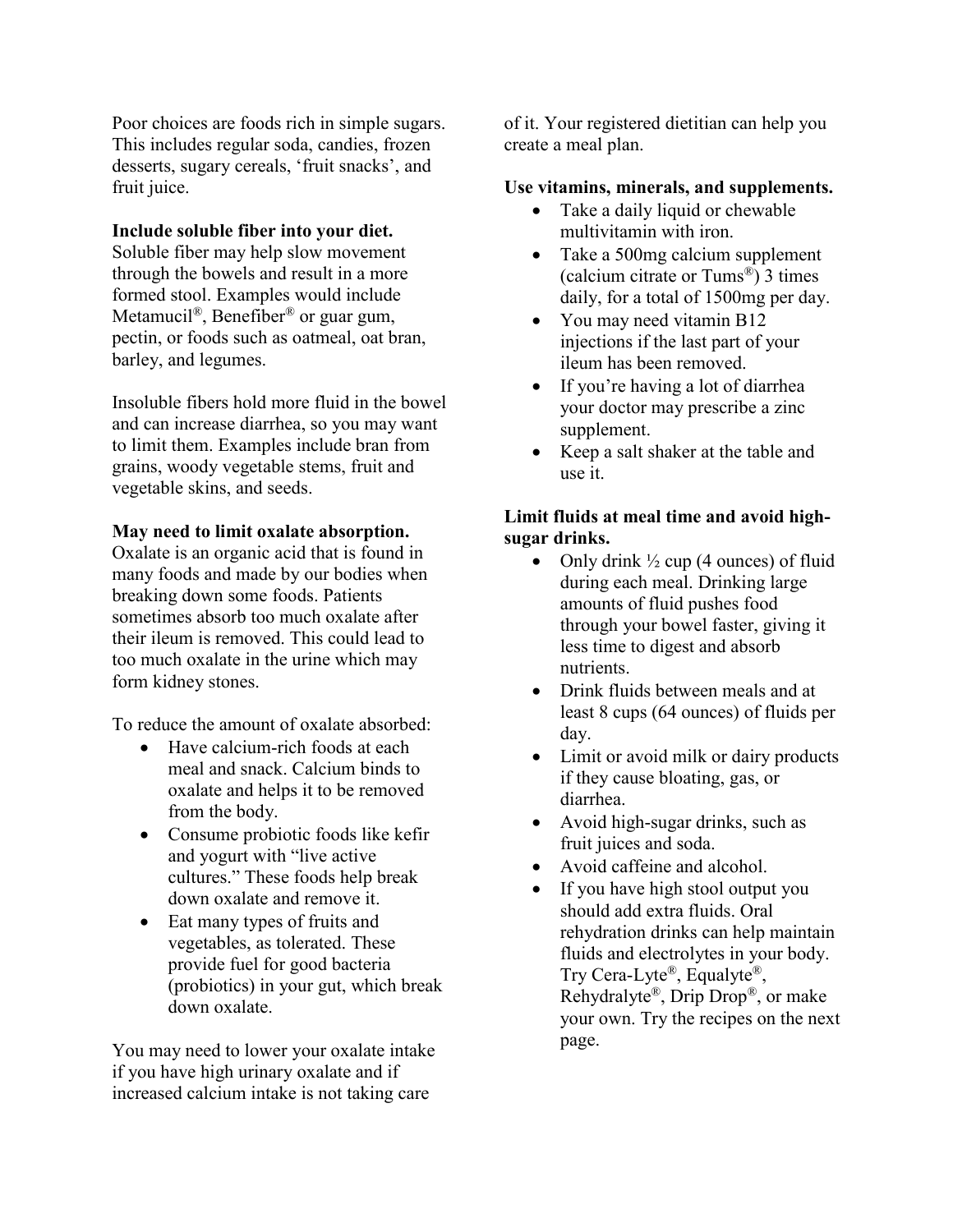#### **You may need a rehydration drink if you**

**have frequent stools.** This is not the same as a sports drink (such as Gatorade®). Below are drink recipes that will help maintain fluids:

#### **Solution No. 1**

 $\frac{1}{2}$  teaspoon salt  $\frac{1}{4}$  teaspoon salt substitute 8 teaspoons sugar  $\frac{1}{2}$  teaspoon baking soda 1 liter water

#### **Solution No. 2**

1 cup orange juice 8 teaspoons sugar ¾ teaspoon baking soda  $\frac{1}{2}$  teaspoon salt 1 liter water

You should not have nutrition supplements, such as Ensure®, if you have high ostomy output. They have too much sugar. Gatorade® and juice can be too sugary alone. Try these recipes:

#### **Ensure Plus® Improved**

1 ounce Ensure Plus® 8 ounces 2% milk

#### **Gatorade 2® Improved**

4 cups Gatorade G2® ¾ teaspoon salt

#### **Apple Juice Improved**

1 cup apple juice 3 cups water  $\frac{1}{2}$  teaspoon salt

#### **Cranberry/Grape Juice Improved**

 $\frac{1}{2}$  cup juice  $3\frac{1}{2}$  cup water  $\frac{1}{2}$  teaspoon salt

#### **Some foods help naturally thicken stool. Try adding them to your meals.**

- No sugar added applesauce
- Bananas
- Cheese
- Cream of rice
- Mashed potatoes
- Peanut butter (creamy)
- Rice
- Soda crackers
- Tapioca
- Weak tea

**Take medicine as prescribed**. For high ostomy output, your doctor may have you take medicine to help slow down output. If you are not on these medicines and are having high ostomy output, talk to your doctor about increasing or adding medicine to help.

- Antidiarrheals take these 30 minutes before eating.
	- o Imodium® (loperamide)
	- $\circ$  Lomotil<sup>®</sup> (diphenoxylate)
	- o Tincture of Opium
- Proton Pump Inhibitors (PPI)
	- o Nexium® (esomeprazole)
	- $\circ$  Protonix<sup>®</sup> (pantoprazole)
	- o Prilosec® (omeprazole)
	- o Prevasid® (lansoprazole)
- Histamine2-Receptor Antagonists
	- o Cimetidine (Tagamet ®)
	- $\circ$  Famotidine (Pepcid®)
	- o Ranitidine (Zantac®)